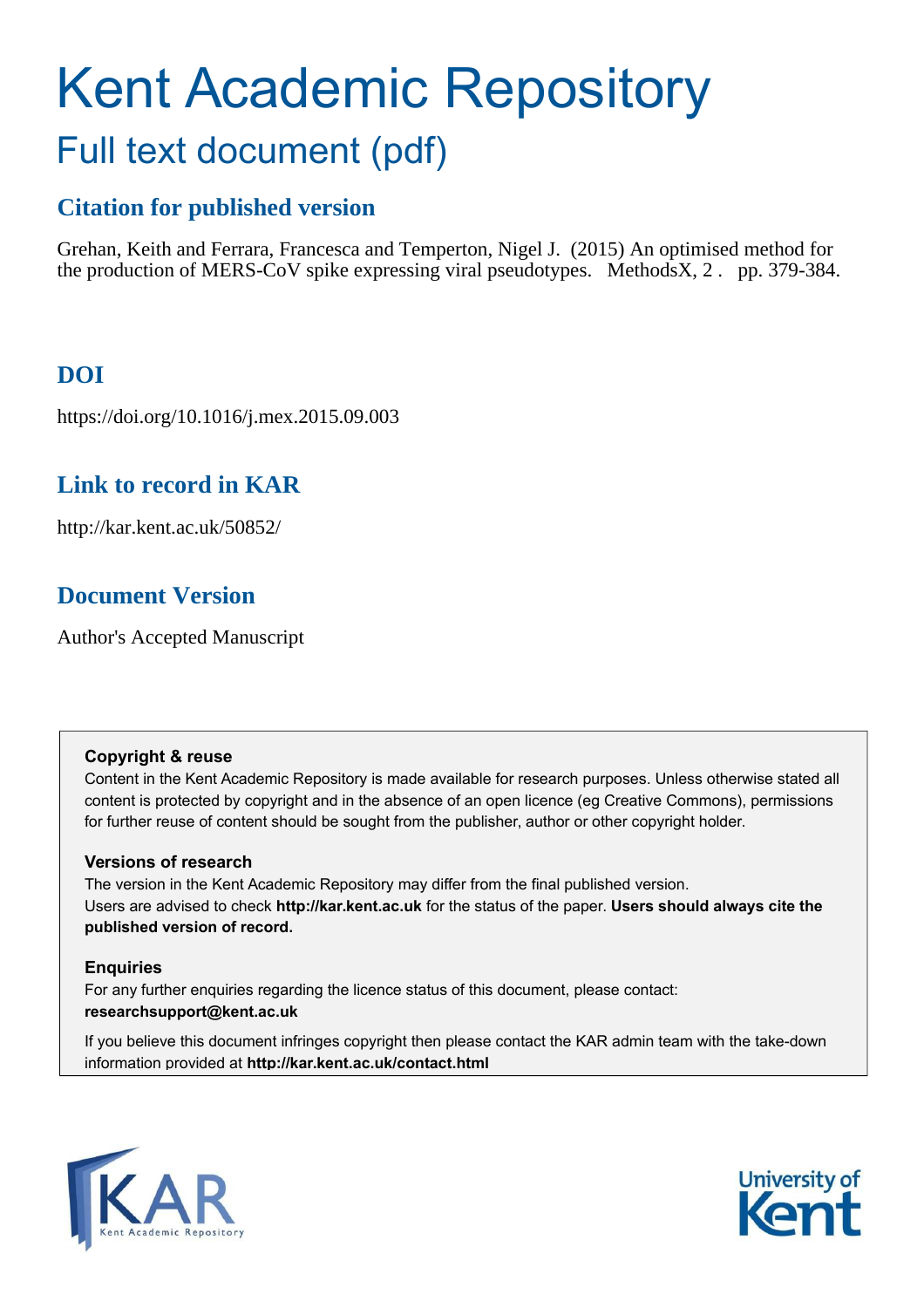An optimised method for the production of MERS-CoV spike expressing viral pseudotypes

| K. Grehan <sup>1</sup> , F. Ferrara <sup>1</sup> & N. Temperton <sup>1*</sup><br><sup>1</sup> Viral Pseudotype Unit, Medway School of Pharmacy, University of Kent, Chatham Maritime, Kent, United Kingdom |
|------------------------------------------------------------------------------------------------------------------------------------------------------------------------------------------------------------|
|                                                                                                                                                                                                            |
| *Corresponding Author: n.temperton@kent.ac.uk                                                                                                                                                              |
| Method Name: Optimised MERS pseudotype production                                                                                                                                                          |
|                                                                                                                                                                                                            |
|                                                                                                                                                                                                            |

#### **Visual Abstract**

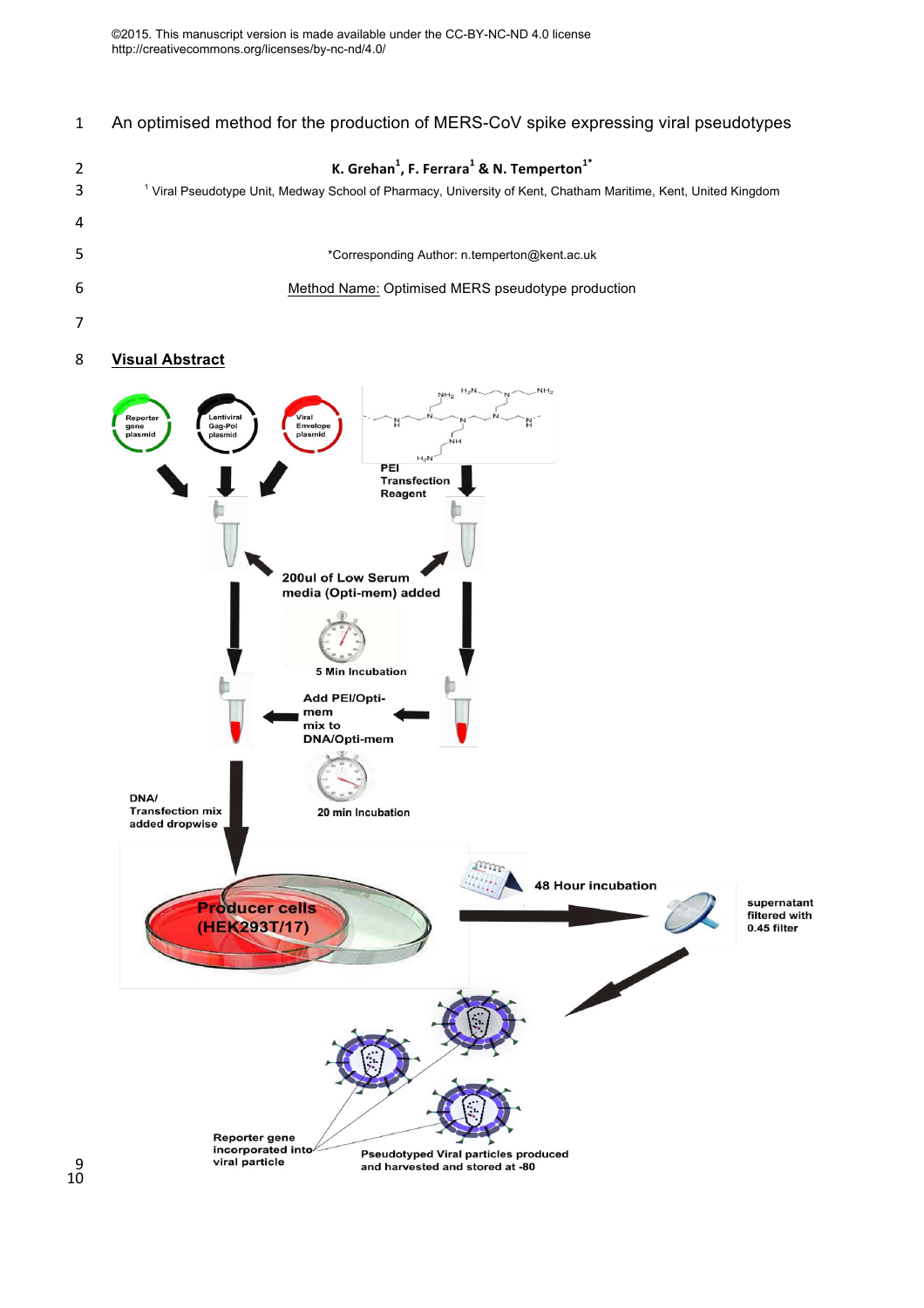#### **Abstract**

 The production and use of pseudotyped viral particles is widely established for many viruses, and applications in the fields of serology and vaccine development are manifold. Viral pseudotypes have proven to be powerful tools to study the effects of viral evolution on serological outcomes, viral 15 tropism and immunogenicity studies [1–7]. Pseudotyped viruses are chimeric constructs in which the<br>16 outer (surface) glycoprotein(s) of one virus is combined with the replication-defective viral "core" of 16 outer (surface) glycoprotein(s) of one virus is combined with the replication-defective viral "core" of 17 another virus [8, 9]. Pseudotypes allow for accurate, sequence-directed, sensitive antibody another virus [8, 9]. Pseudotypes allow for accurate, sequence-directed, sensitive antibody neutralization assays and antiviral screening to be conducted within a low biosecurity facility and offer a safe and efficient alternative to wildtype virus use [8].

20 The protocol outlined here represents a rapid and reliable method for the generation of high-titre<br>21 asseudotype viral particles with the MERS-CoV spike protein on a lentiviral core, and is adapted from pseudotype viral particles with the MERS-CoV spike protein on a lentiviral core, and is adapted from previously published protocols [1, 7, 10]. This protocol is optimised for transfection in a 100mm petri dish with 7ml of supernatant harvested, however it can be readily scaled to different production volumes.

34<br>35

26 This protocol has a number of advantages including.<br>27 1 Use of readily available reagents

- 1. Use of readily available reagents
- 2. Consistent, high virus titres
- 3. Rapid generation of novel glycoproteins for research into strain variation

#### **Method Details**

#### Materials and equipment

- HEK 293T/17 cells (ATCC® CRL-11268™)
- <sup>36</sup> Dulbecco's modified Eagle medium with Glutamax (Cat. No. 31966-021) Supplemented with 10% Foetal bovine serum and 1% penicillin/Streptomycin (P/S)
- ¥ Trypsin-EDTA (0.05%), phenol red (Cat. No. 25300-054)
- ¥ Gibco Reduced Serum media Opti-MEM® (Cat. No. 31985-047)
- ¥ Optional: TC20™ Automated Cell Counter (Cat. No. 145-0102EDU)
- ¥ Branched Polyethyleneimine solution at concentration of 1mg/ml (Cat. No. 408727)
- 42 Sterile syringes (10ml)
- 43 Millex-HA 0.45 µm filters (Cat. No. SLHAM33SS)
- 44 Rabbit Polyclonal Antibody to Novel coronavirus (HCoV-EMC/2012) Spike protein (SinoBiological Cat. No. 40069-RP02)
- 46 Nunc<sup>®</sup> UpCell™ Surface cell culture dish (Manufacturer No. 174902)
- 47 Microcentrifuge tube Safe-Lock write-on graduated with lid latch 1.5mL
- Note: All steps should be carried out in a class II biosafety cabinet to avoid contamination.
- Plasmids
- Glycoprotein expression plasmid: pCAGGS-MERS-CoV Spike (Note: The MERS-CoV Spike protein
- should be codon optimised)
- Lentiviral vector plasmid expressing firefly luciferase: pCSFLW [11]
- Second-generation lentiviral packaging construct plasmid: p8.91 (expressing HIV-gag) [12]
- 

#### **Transfection Steps**

- **Timeline: Transfection -24 hours.**
-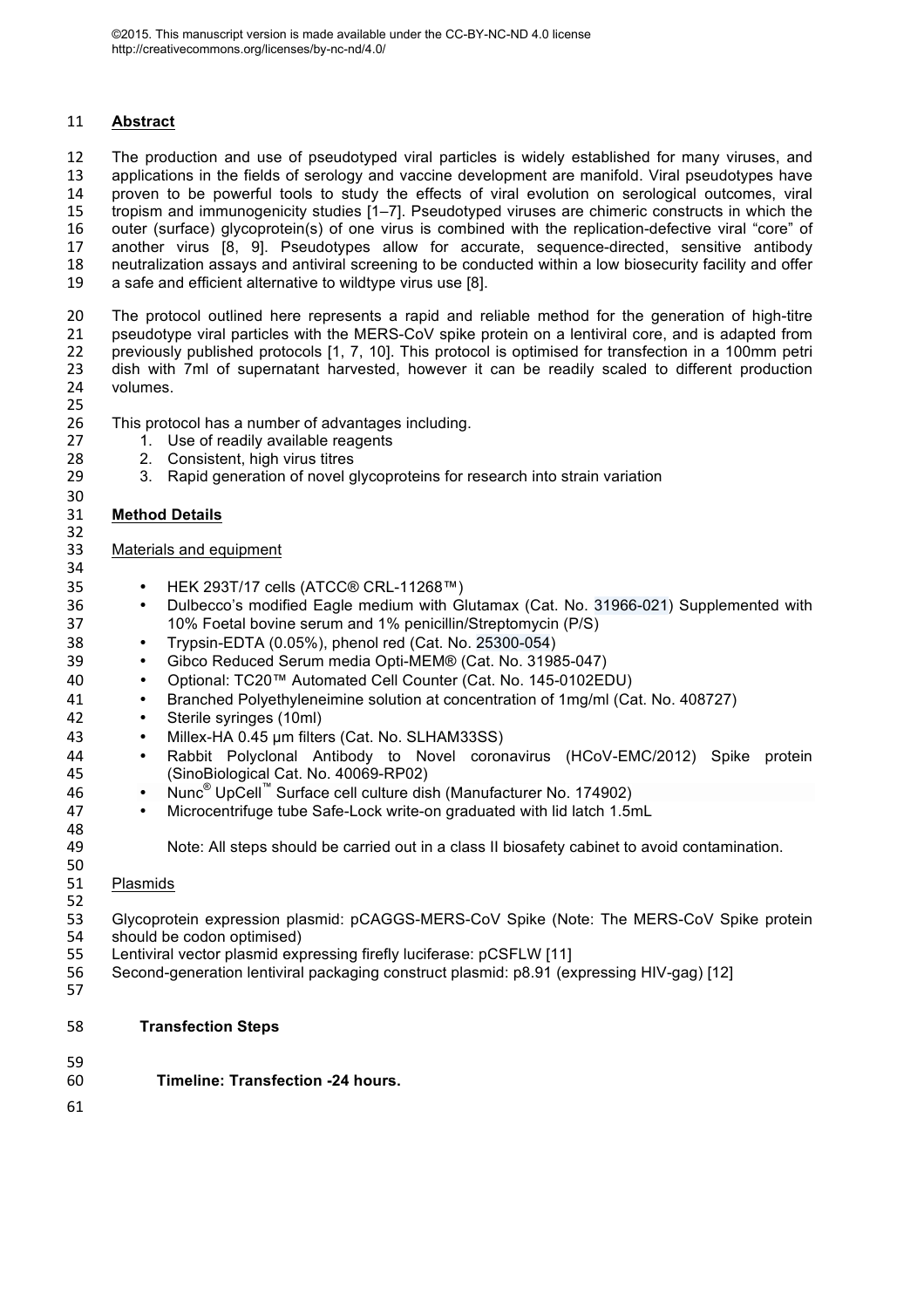- 1. 293T/17 cells should be subcultured into 100mm petri dishes at a ratio that will yield 70-90% confluence at the time of transfection. In our hands this protocol yields similar results regardless of petri dish size when supernatant yield is equivalent.
- **Timeline: Day of Transfection.**  2. DMEM/10% FBS/1% P/S and Opti-MEM® should be pre-warmed to 37°C using a water bath or similar. 3. Prepare and label two sterile 1.5ml microcentrifuge tubes (tube 1 and tube 2) per transfection. 4. Add the following plasmids (0.9:1:1.5 envelope:core:vector ratio) for transfection to tube 1: a. pCAGGS-MERS-CoV spike: 0.9 µg 73 b. p8.91-lentiviral vector: 1.0 µg c. pCSFLW: 1.5 µg 5. Add 200μl Opti-MEM® to the plasmid DNA mix (tube 1). 6. Add 200μl Opti-MEM® and 35 µl of 1mg/ml PEI to tube 2. 7. Incubation Step. Mix both tubes by gently flicking and incubate for 5 min at room temperature (RT). 8. After incubation, pipette the Opti-MEM®/PEI solution from tube 2 into the Opti-MEM®/DNA solution in tube 1. 81 9. Incubation Step. Gently flicking the tube to mix every 3-4 min, incubate the tube at RT for 20 min. 10. While transfection mix is incubating, the culture media on the 293T/17 cells should be removed and 7ml of fresh DMEM/10% FBS/1% P/S added. It is important at this point to add media slowly to one side of the dish to avoid detaching adherent cells. 11. After 20 min incubation, pipette the DNA/Opti-MEM®/PEI solution onto the 293T/17 cells by 87 adding dropwise over the complete area of the plate. Swirl the plates gently to ensure even dispersal. 89 12. Incubation Step. Incubate the plate at  $37^{\circ}$ C,  $5\%$  CO<sub>2</sub> overnight (o/n). In our hands incubation times of between 12-16 hours result in equivalent final pseudotype production titres. **Timeline: 12-16 hours post transfection** 13. Post o/n incubation the media on the cells should be changed and 7ml fresh DMEM/10% FBS/1% P/S added. Add media slowly to one side of the plate to avoid cell detachment. 96 14. Incubate the plates  $37^{\circ}$ C 5% CO<sub>2</sub> o/n for 32-36 hours. **Timeline: 44-52 hours post transfection** 15. Supernatant containing the viral pseudotype particles are harvested using a 10ml sterile 101 syringe and then filtered into falcon tubes via a syringe driven Millex HA-0.45µm filter.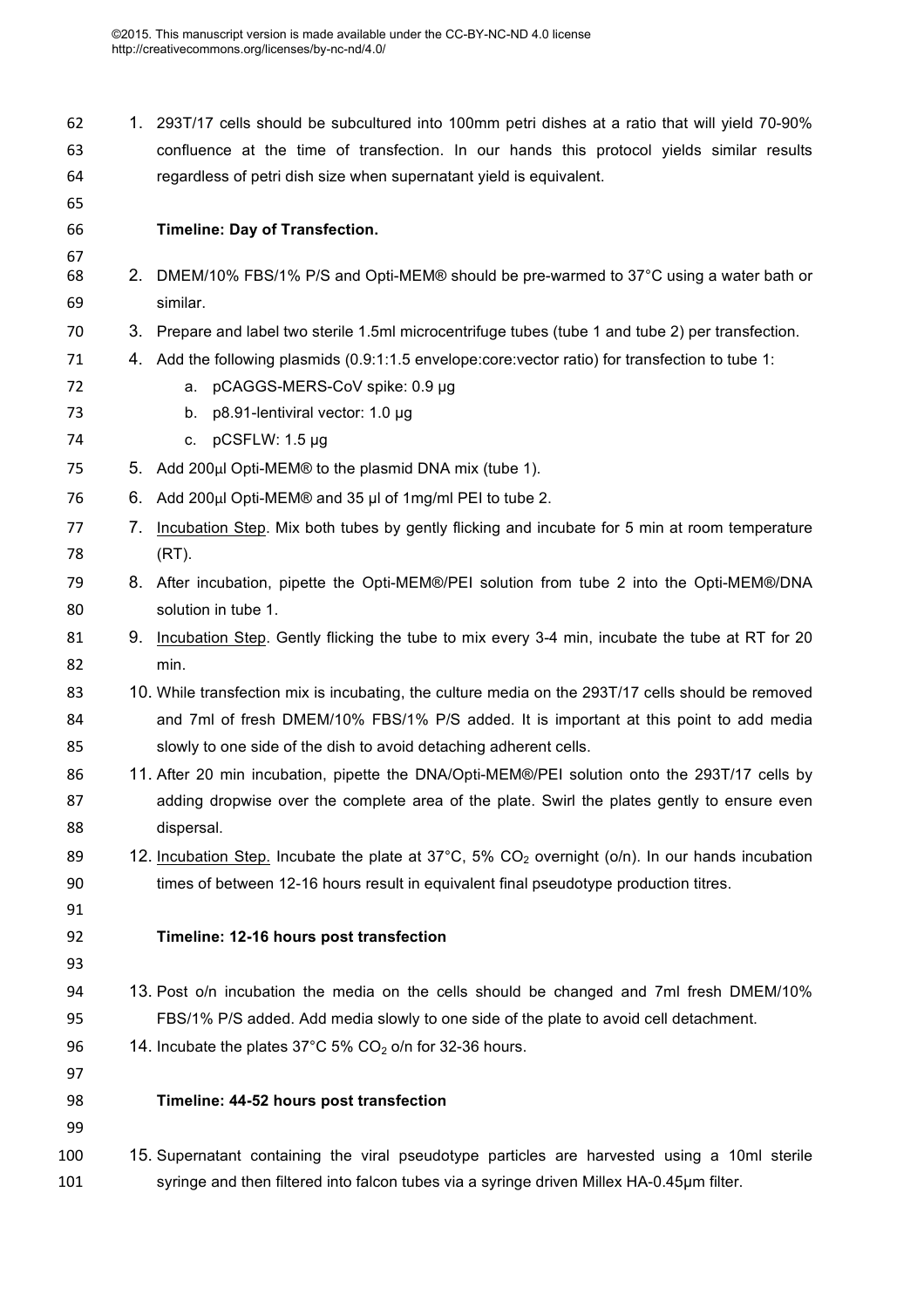- 102 16. Store all filtered supernatant at -80°C. It is recommended that supernatant is stored as aliquots to avoid multiple freeze thaw cycles. **Note**: Supernatant may be stored at 4ºC for up to one week with no detectable loss of titre.
- 

 17. **Optional Step**: Additional media may be added to cells to allow a second harvest 18-24 hours later by adding further DMEM/10% FBS/1% P/S. In this case extreme care must taken in initial pseudotype collection (step 15) to avoid damage to cell monolayer. We have observed that cells in poor health after first harvest yield significantly less viral particles upon second harvest.

 **Note**: A control pseudotype virus may be created by following the steps outlined above but leaving out the pCAGGS-MERS-CoV spike construct. This produces particles that do not express the viral surface glycoprotein and therefore should be unable to transduce target cells (∆-env control).

- Titration Steps (Figure 1)
- **Note:** Titration consists of transduction of reporter (in this case firefly luciferase) into target cells mediated by the viral glycoprotein expressed on the viral pseudotype. Controls for titrations are provided via the inclusion of "cell only" and "∆-env" columns.
- 118 1. In a 96 well white plate add 50 µl of DMEM/10% FBS/1% P/S to the entire column of "cell 119 only" control (see Figure 1 column 12).
- 2. Add 50 µl of DMEM/10% FBS/1% P/S from row B to H that are to contain pseudotyped virus 121 or ∆-env control.
- 3. Add 100 µl of MERS pseudotype virus supernatant to each well of row A (excluding control columns) and add 100ul of ∆-env to column 11 (See Figure 1).
- 124 4. Remove 50 µl from row 1 virus-containing wells and perform 1:2 serial dilutions down all wells below.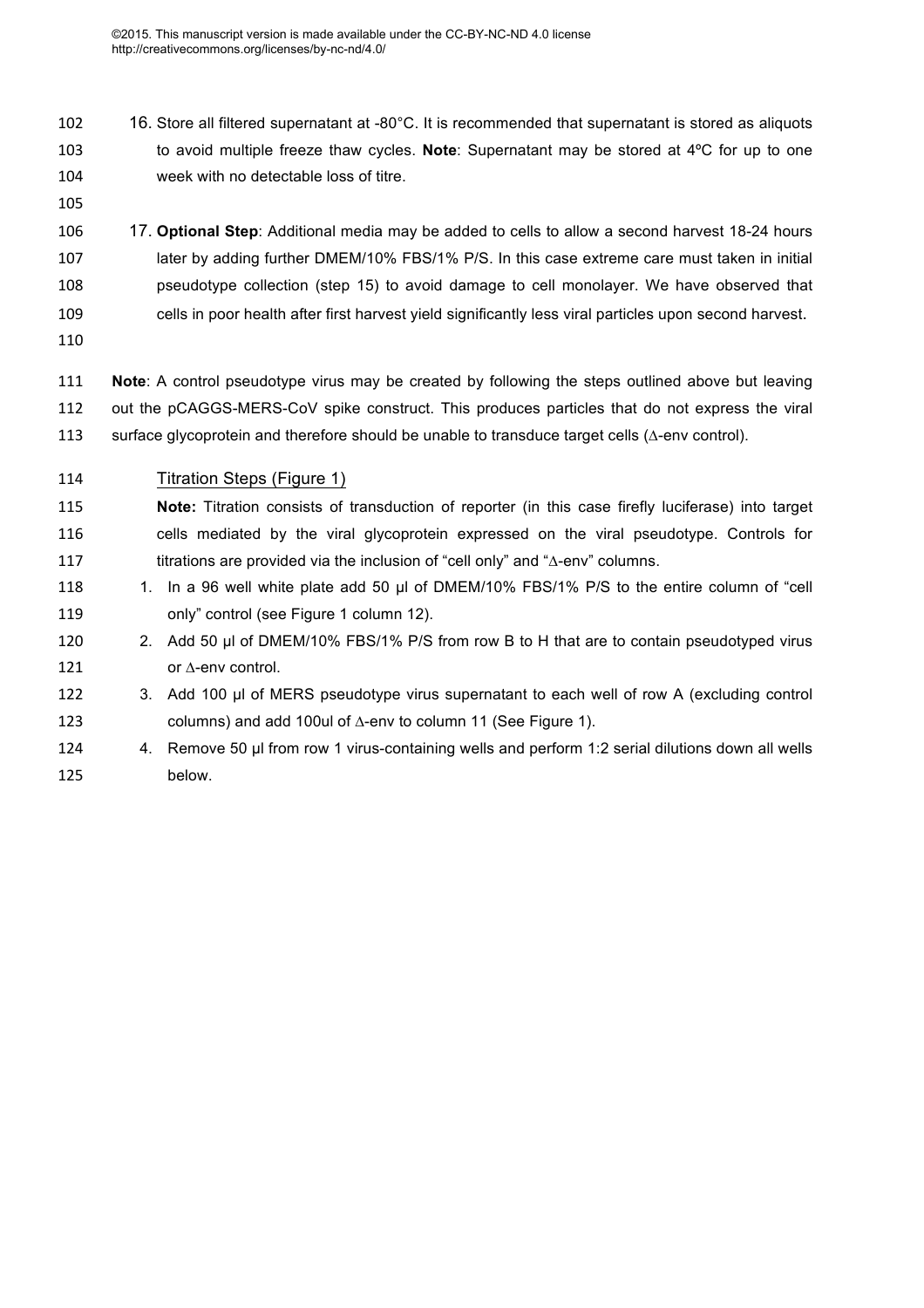

# Final 50ul

#### discarded

 Figure 1: Serial dilution step showing addition of 100ul of pseudotype virus supernatant to each well of row A and dilution of 50ul taken from this well to row B. This process is continued to end of plate (row H) at which point the final 50ul is discarded. ∆-env control is indicated in red (column 11) and cell 130 only control is indicated in green (column 12).

- 5. With each dilution step use pipette to mix 8 times up and down.
- 6. After completing serial dilution the final 50 µl from the last well of each column should be
- discarded. **Note**: at this point each well should contain 50µl of mixed DMEM and viral supernatant.
- 7. Prepare a plate of susceptible target cells (Huh-7) (preferentially subcultured 1:4 48 hours before):
- a. Remove media from plate
- b. Wash the plate with 2 ml of trypsin and discard trypsin
- c. Add additional 2 ml of trypsin to the plate to detach cells
- d. After cells have detached add DMEM/10% FBS/1% P/S to the plate to quench trypsin activity
- e. Count cells using TC20™ Automated Cell Counter or haemocytometer and add  $1x10<sup>4</sup>$  cells in a total volume of 50 µl to each well
- 8. Centrifuge plate for 1 minute at 500rpm if there are droplets on the sides of the wells
- 145 9. Incubate the plate for 48 hours at  $37^{\circ}$ C 5% CO<sub>2</sub>
- 146 10. Read plate using Bright Glo™ luciferase assay system or equivalent
- 
-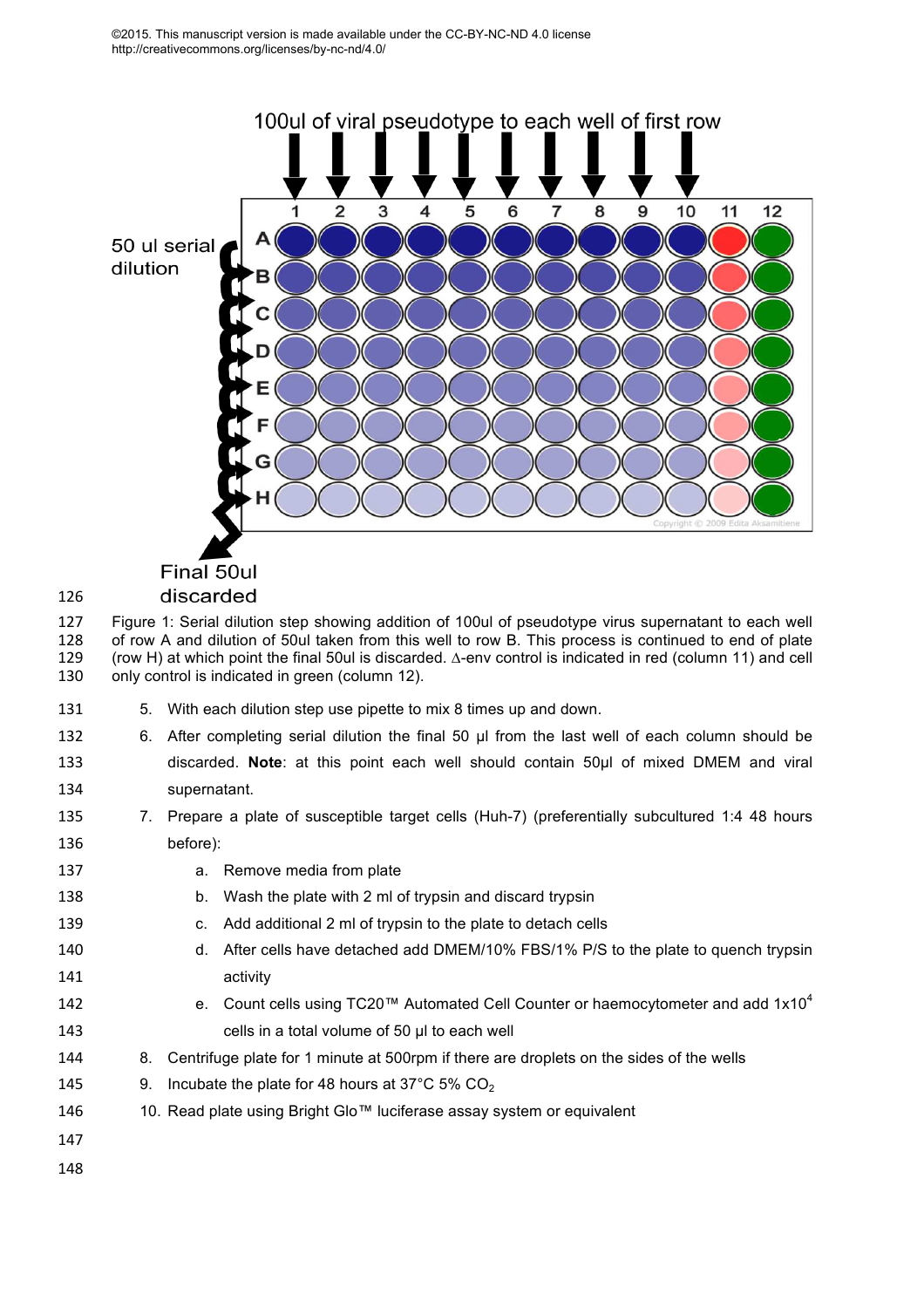#### 149 Method validation and transfection results

150 Figure 2 displays data recorded from multiple transfections indicating consistency of results. Results

151 are measured in Relative Luminescence Units (RLUs) as measured using a GloMax® 96 Microplate

152 Luminometer and the Bright Glo™ luciferase assay system. The pseudotype particles generated in 153 the absence of viral envelope (Delta) show increased luciferase activity compared to cell only in part

154 due to transformation method used to discern RLU per ML. The presence of some carry-over

155 luciferase within viral particles is also likely to generate an increase in RLU values recorded.



156<br>157<br>158 Figure 2: Pseudotype production titres from three replicates of optimised transfection protocol using codon optimised MERS-CoV Spike.

159 Figure 3 shows percentage neutralization of the MERS-CoV pseudotype with commercially produced

160 anti-MERS spike antibody. Figure clearly indicates that as the dilution factor increases, so the

161 percentage neutralization decreases, 100% neutralization indicates that RLU values at this

162 concentration are equivalent to a delta envelope control.



163

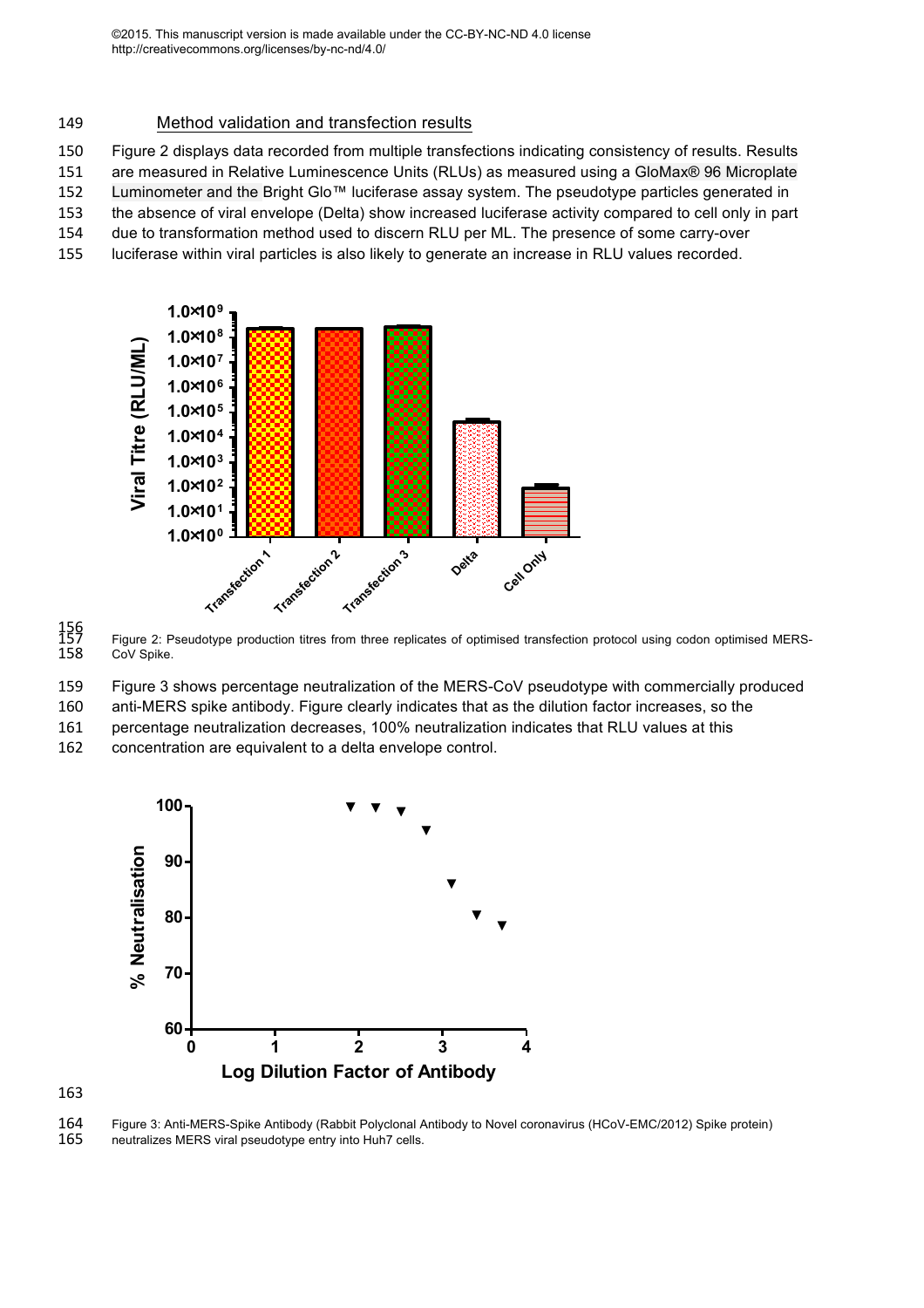

#### 

#### 

|                      | Transfection 1 | Transfection 2 | <b>Transfection 3</b> | <b>Cell Only</b> |
|----------------------|----------------|----------------|-----------------------|------------------|
| <b>Mean/ml Titre</b> | 2.2E+08        | 2.3E+08        | $2.6E + 08$           | 91               |

Table 1: Mean RLU calculated per ml of viral supernatant for three pseudotype production runs. The protocol outlined here<br>170 provides a rapid and consistent method for the generation of high-titre viral pseudotype particl 170 provides a rapid and consistent method for the generation of high-titre viral pseudotype particles expressing the MERS-CoV<br>171 spike protein suitable for further downstream applications. Efficient knock-down of pseudot 171 spike protein suitable for further downstream applications. Efficient knock-down of pseudotype virus entry using a polyclonal 172 antibody directed against the spike glycoprotein (Figure 3) demonstrates potential utili 172 antibody directed against the spike glycoprotein (Figure 3) demonstrates potential utility for vaccine immunogenicity and<br>173 Mab/antiviral screening. The use of readily available reagents should facilitate increased r Mab/antiviral screening. The use of readily available reagents should facilitate increased reproducibility.

- Keywords
- MERS coronavirus; lentiviral pseudotype; virus neutralization
- References

1. Molesti E, Wright E, Terregino C, Rahman R, Cattoli G, Temperton NJ: **Multiplex Evaluation of** 

 **Influenza Neutralizing Antibodies with Potential Applicability to In-field Serological Studies.** *J Immunol Res* 2014:457932.

 2. Wang Q, Qi J, Yuan Y, Xuan Y, Han P, Wan Y, Ji W, Li Y, Wu Y, Wang J, Iwamoto A, Woo PCY, Yuen K-Y, Yan J, Lu G, Gao GF: **Bat origins of MERS-CoV supported by bat coronavirus HKU4 usage of human receptor CD26.** *Cell Host Microbe* 2014, **16**:328–37.

 3. Zhao G, Du L, Ma C, Li Y, Li L, Poon VKM, Wang L, Yu F, Zheng B, Jiang S, Zhou Y: **A safe and convenient pseudovirus-based inhibition assay to detect neutralizing antibodies and screen for viral entry inhibitors against the novel human coronavirus MERS-CoV.** *Virol J* 2013, **10**:1–8.

 4. Mather S, Scott S, Temperton N, Wright E, King B, Daly J: **Current progress with serological assays for exotic emerging/re-emerging viruses**. *Future Virol* 2013, **8**:745–755.

188 5. Qian Z, Dominguez SR, Holmes K V.: **Role of the Spike Glycoprotein of Human Middle East** 189 **Respiratory Syndrome Coronavirus (MERS-CoV)** in Virus Entry and Syncytia Formation. PL **Respiratory Syndrome Coronavirus ( MERS-CoV ) in Virus Entry and Syncytia Formation**. *PLoS One* 2013, **8**.

- 6. Scott S, Molesti E, Temperton N, Ferrara F: **The use of equine influenza pseudotypes for serological screening**. 2012, **6**:304–308.
- 7. Temperton NJ, Chan PK, Simmons G, Zambon MC, Tedder RS, Takeuchi Y, Weiss RA:
- **Longitudinally Profiling Neutralizing Antibody Response to SARS Coronavirus with Pseudotypes**. *Emerg Infect Dis* 2005, **11**:411–416.
- 8. Carnell GW, Ferrara F, Grehan K, Thompson CP, Temperton NJ: **Pseudotype-Based Neutralization Assays for Influenza: A Systematic Analysis**. *Front Immunol* 2015, **6**(April):1–17.
- 9. Kutner RH, Zhang X-Y, Reiser J: **Production, concentration and titration of pseudotyped HIV-1-based lentiviral vectors.** *Nat Protoc* 2009, **4**:495–505.
- 10. Ferrara F, Molesti E, Böttcher-Friebertshäuser E, Cattoli G, Scott SD, Temperton NJ: **The human**
- **Transmembrane Protease Serine 2 is necessary for the production of Group 2 influenza A virus pseudotypes** . *J Mol Med Genet Med* 2013, **7**:309–314.